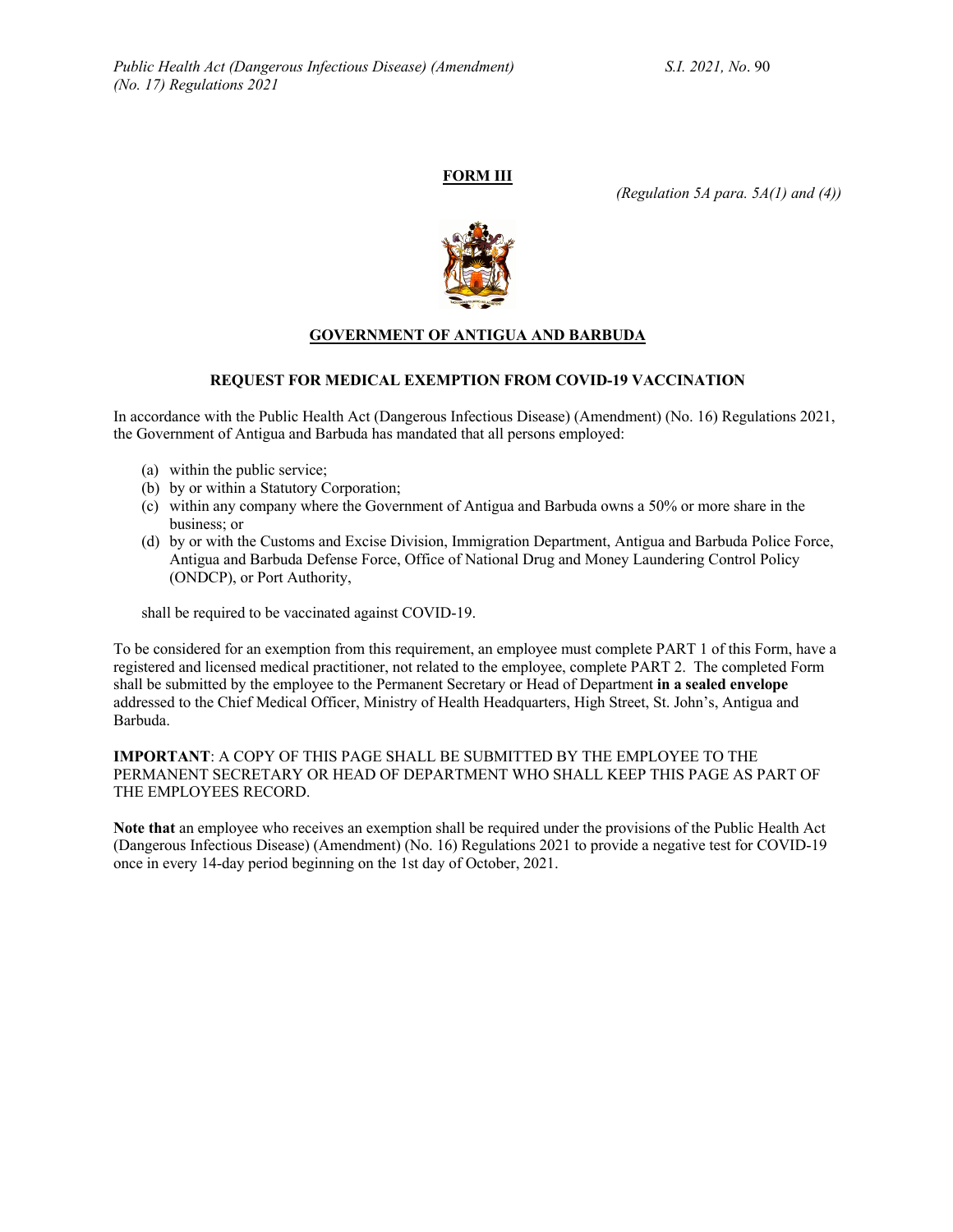## **PART 1: EMPLOYEE INFORMATION AND CERTIFICATION**

**Employee Name: …………………………………………………………...…………………**

**Government Ministry/Department/Statutory Body/Government controlled enterprise:**

**………………………………………………………………………………………………….**

**Employee Contact details:**

|--|--|

#### **Initials are required next to each declaration**

| I request exemption from the COVID-19 immunization requirements due to my<br>current medical condition/contraindication. I understand and assume the risks of<br>non-immunization. I accept full responsibility for my health, thus removing liability<br>from the Government of Antigua and Barbuda to the required immunization. |
|------------------------------------------------------------------------------------------------------------------------------------------------------------------------------------------------------------------------------------------------------------------------------------------------------------------------------------|
| I understand that as I am not vaccinated, in order to protect my own health and the<br>health of the community, I will comply with assigned COVID-19 testing<br>requirements and other preventive guidance including the wearing of masks,<br>physical distancing and social distancing.                                           |
| Should I be granted an exemption and I contract COVID-19, I will immediately<br>report it to my supervisor and comply with all isolation and quarantine procedures<br>specified by the Ministry of Health Wellness and the Environment.                                                                                            |
| I understand that this exemption will expire when the medical condition(s)<br>contraindicating immunization changes in a manner which permits immunization.                                                                                                                                                                        |
| I understand that this exception is only valid for the approved period, and I may<br>need to submit a new request for any subsequent changes, new medical<br>contraindications, or on expiration of an approved exemption.                                                                                                         |

I certify that the information I have provided in connection with this request is accurate and complete. I understand this exception may be revoked and I may be subject to disciplinary action if any of the information I provided in support of this exemption is false.

By signing this Form I understand and grant permission for my medical records and information to be shared with the Chief Medical Officer or her designate.

……………………………………………….… ………………………………………… Employee Name Employee Signature

………………………………………………

Date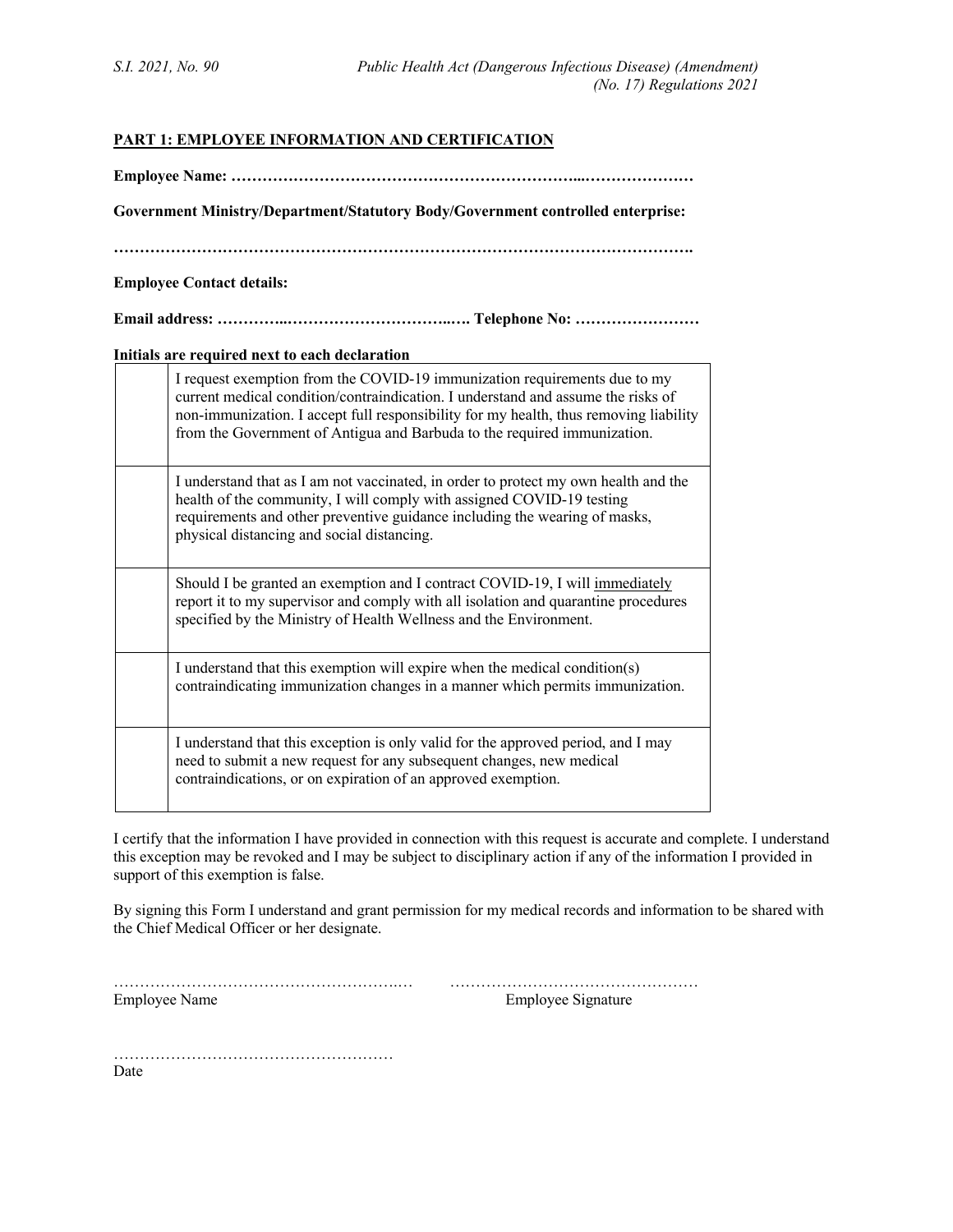#### **PART 2: MEDICAL EXEMPTION REQUEST FROM COVID-19 VACCINATION (To be completed by a registered and licensed medical practitioner in Antigua and Barbuda)**

A registered and licensed medical practitioner must complete Section A and where possible, Section B, and provide their provider information in Section C.

### **SECTION A. Medical Practitioner Certification of Contraindication**

I certify that my patient, …………………………….………. should be exempted from receiving

the ………………………………..COVID-19 vaccine because of the following reason:

 $\Box$  Documented severe allergic reaction (e.g., anaphylaxis) after a previous dose or to a component of the ………………………….COVID-19 vaccine, including Polyethylene Glycol (PEG). **(Describe reaction/response below and any contraindication to alternative COVID-19 vaccines.)** 

 $\Box$  Immediate allergic reaction to a previous dose or known (diagnosed) allergy to a component of a COVID-19 vaccine. **(Describe reaction/response below and contraindication to any alternative COVID-19 vaccine.)**

Please note that **NONE** of the following are considered contraindications to the COVID-19 vaccine.

- Local injection site reactions to previous COVID-19 vaccines (erythema, induration, pruritus, pain).
- Expected systemic vaccine side effects in previous COVID-19 vaccines (fever, chills, fatigue, headache, lymphedema, diarrhoea, myalgia, arthralgia.
- Previous COVID-19 infection.
- Vasovagal reaction after receiving a dose of any vaccination.
- Being an immunocompromised individual or receiving immunosuppressive medications.
- Autoimmune conditions.
- Allergic reactions to anything not contained in COVID-19 vaccines, including injectable therapies, food, pets, oral medications, latex etc. (Please note the COVID vaccine does not contain egg or gelatin).
- Alpha-gal Syndrome.
- Pregnancy, undergoing fertility treatment, intention to become pregnant or breast-feeding.
- The medical condition of a family member or other residing in the same household as the employee.

 $\mathcal{L}_\mathcal{L} = \mathcal{L}_\mathcal{L} = \mathcal{L}_\mathcal{L} = \mathcal{L}_\mathcal{L} = \mathcal{L}_\mathcal{L} = \mathcal{L}_\mathcal{L} = \mathcal{L}_\mathcal{L} = \mathcal{L}_\mathcal{L} = \mathcal{L}_\mathcal{L} = \mathcal{L}_\mathcal{L} = \mathcal{L}_\mathcal{L} = \mathcal{L}_\mathcal{L} = \mathcal{L}_\mathcal{L} = \mathcal{L}_\mathcal{L} = \mathcal{L}_\mathcal{L} = \mathcal{L}_\mathcal{L} = \mathcal{L}_\mathcal{L}$  $\mathcal{L}_\mathcal{L} = \mathcal{L}_\mathcal{L}$ 

Additional details on the selected option(s) above (to be completed by the medical provider):